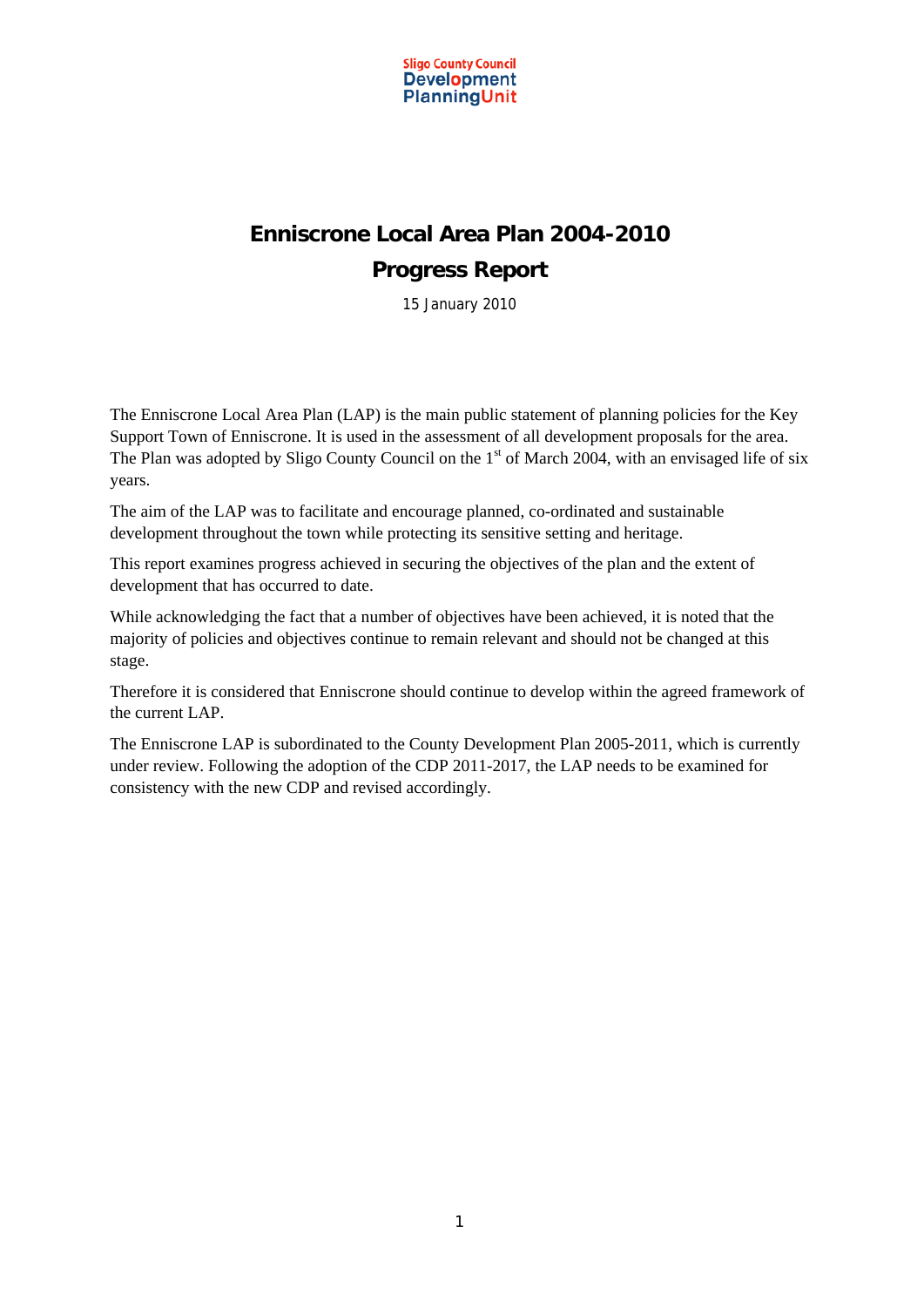

## **LAP Section 1. Strategic Context**

The preparation of the 2004-2010 Enniscrone LAP was guided by a number of policy documents. These documents contained provisions that had a bearing on the scale, shape and type of development in Enniscrone.

This report will examine whether development has occurred in accordance with these policies or if any significant change in these policies requires a change to the Enniscrone LAP.

These policy documents included the following:

- National Spatial Strategy
- National Development Plan
- Sligo County Development Plan 1999-2004
- Sligo County Council/Sligo Borough Council Housing Strategy 2001-2007
- Sligo County Development Board Integrated Strategy 2002-2012
- the Pilot Tax Relief Seaside Resort Scheme
- planning guidelines

The relevant policy documents which have changed since the adoption of the LAP are as follows:

- Sligo County Development Plan 2005-2011 currently under review
- Sligo County Council/Sligo Borough Housing Strategy 2010-2017
- Regional Planning Guidelines (currently under review)
- other national policies and guidelines

**Recommendation**: It is considered that, while planning policy changes have taken place at national level, these changes do not, by themselves, warrant a full review of Enniscrone Local Area Plan.

> However, changes at regional and local level (RPGs and CDP) will make it necessary to review the LAP after the new RPGs and CDP are adopted in 2011.

## **LAP Section 2. Local Context**

Enniscrone is identified as being a traditional coastal tourist town, having a unique blend of landscapes and scenic views with the Ox Mountains to the South East and the Atlantic Ocean to the west, rich archaeological resources and valuable natural heritage sites.

Section 2.1. Setting and Existing Urban Form and Section 2.2 Existing Conditions and Trends list a number of key issues which impact on the development of the area. These provide the framework for objectives set out in Section 3 of the LAP.

The village landscape is characterised as a coastal plain consisting of low-lying, gently rolling green fields divided by stone walls and native hedgerows. The Plan took into account community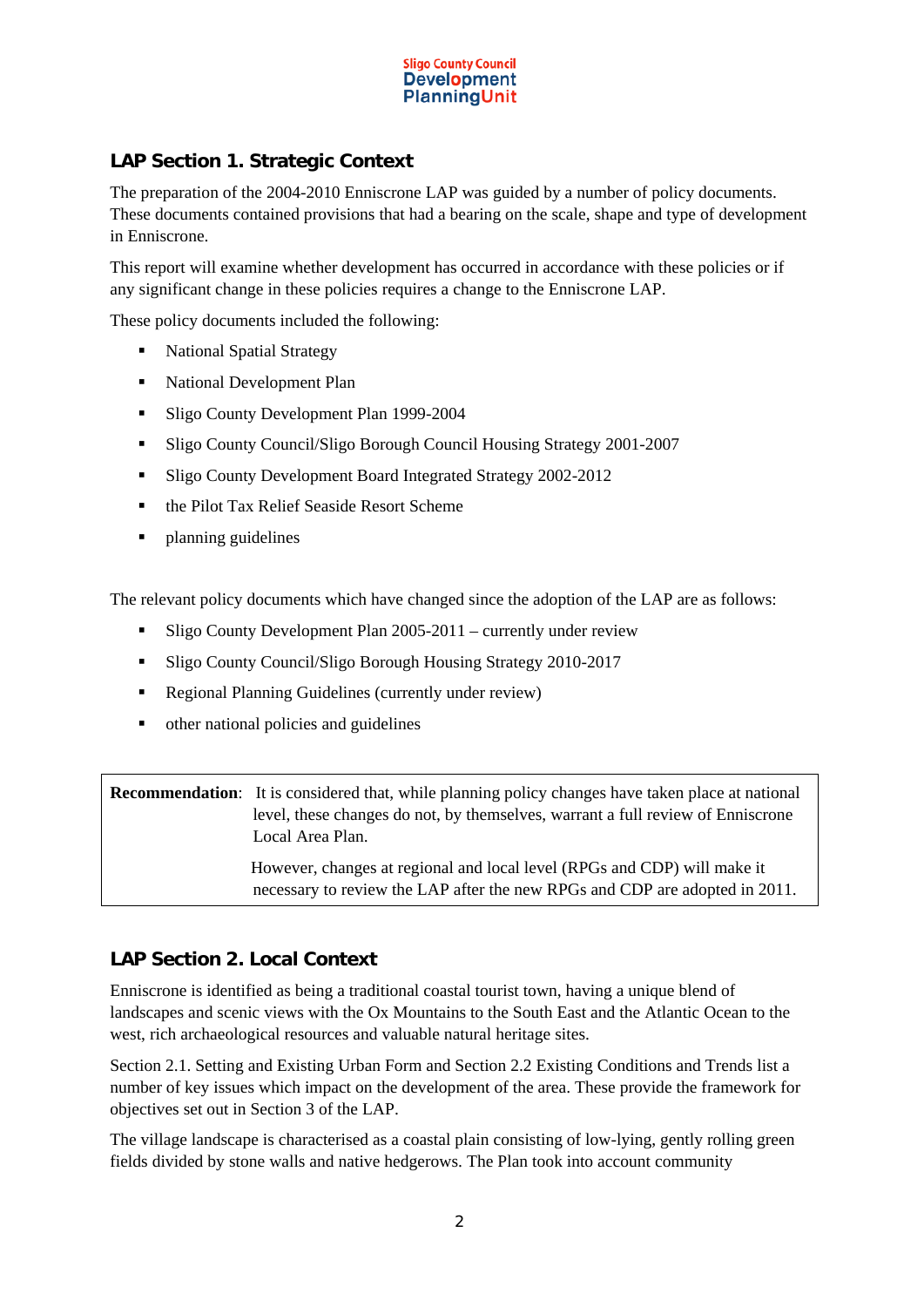aspirations, land use patterns, traditional streetscapes, circulation patterns, landscape and archaeological features, national and European environmental designations.

The features, conditions and trends which have an impact on the development of the area are outlined in the LAP as follows:

- **demographic profile**
- **•** tourism profile
- occupational profile
- **e** educational profile
- household structure, population and household projections
- existing land use, residential developments
- natural environment, open space and recreation
- community, educational and healthcare facilities.

Section 2.2.3 of the chapter deals with existing economic development and highlights tourist accommodation, commercial development and industrial and office base activity. It states that tourism is regarded as being the most significant industry in Enniscrone and the plan must continue to encourage the tourism industry and provide sufficient accommodation within the town. The plan also emphasises the need to encourage other type of employment and industry through the provision of enterprise units etc.

Section 2.2.4 relates to the infrastructure in the town, such as the road network, car-parking, pedestrian and cycle facilities, water supply and wastewater services. It was and still is considered important to create increased vehicular and pedestrian access in and around the town, in order to relieve pressure on the roads, which are prone to congestion and could potentially have a negative impact on the tourism industry.

While there were no objectives or policies in this LAP section, the local context and headings of the remain relevant. While it is acknowledged that there have been some changes to the demographics, economy and transport infrastructure it the town, this does not warrant change to this section.

## **LAP Section 3. Shaping future Development**

Section 3 of the LAP outlines that one of the main attractions of Enniscrone is its natural environment and its unique landscape setting. This landscape and the existing infrastructure assist in determining the future of planning in Enniscrone, as they form constraints to development.

Section 3.1 sets out constraints to development posed by environmental parameters such as:

- topography and landscape
- **EXECUTE:** environmental designations
- **coastal zone**
- **a** archaeological features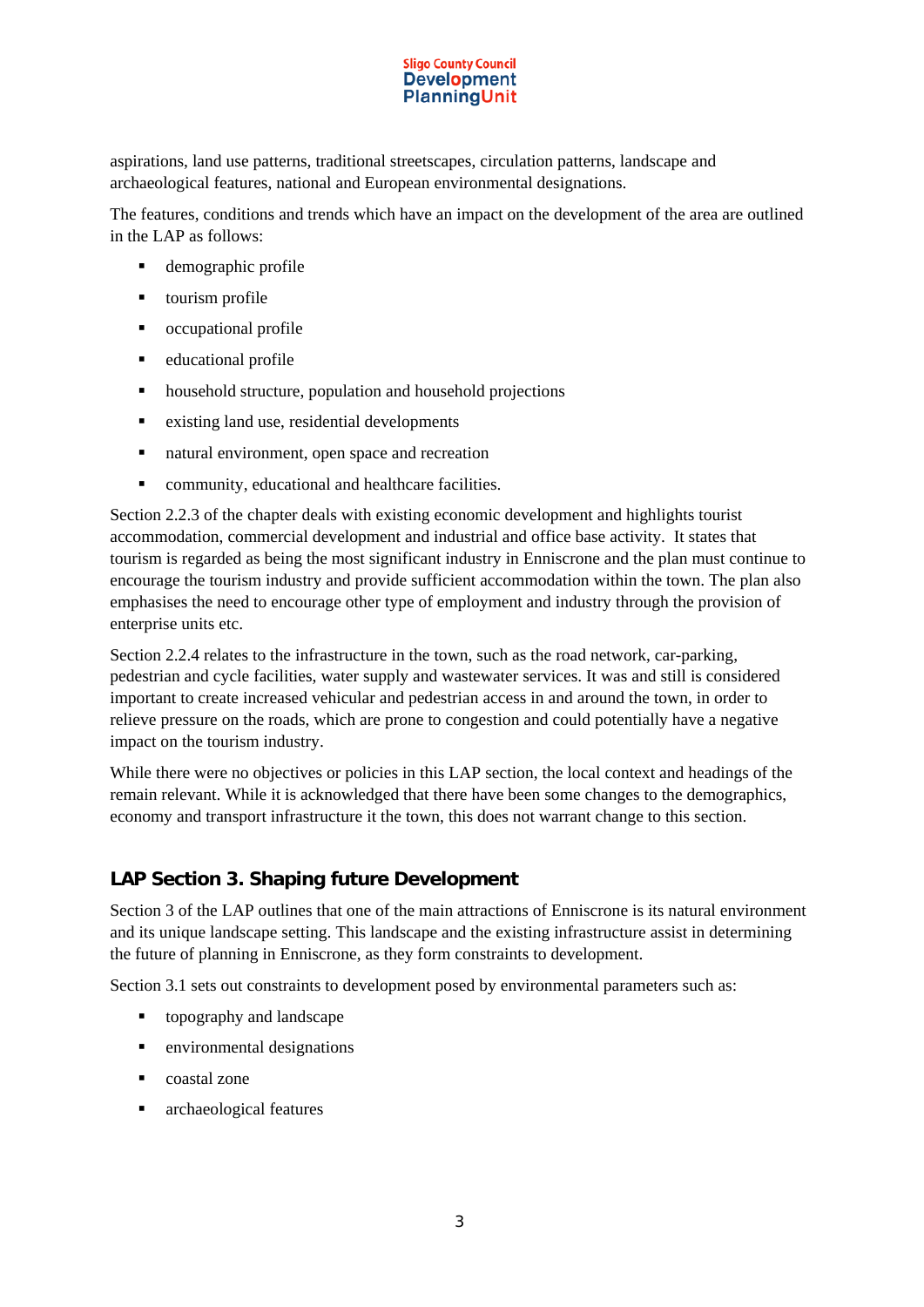

Section 3.2 indicates that the capacity for future land uses is determined by infrastructural considerations such as:

- road network/ traffic/circulation
- car parking
- wastewater services

There are no policies or objectives in this chapter. The considerations continue to remain relevant.

## **LAP Section 4. Policies and Objectives**

Section 4 of the LAP states that the overall goal of the plan is to facilitate the further development of Enniscrone in a manner which will improve facilities for residents and visitors alike.

#### **Housing**

Section 4.11 outlines the development concept and the policies and objectives for the Plan area. In 2008, Sligo County Council and Sligo Borough Council commissioned consultants to prepare a review and update of the Sligo County and Borough Councils' Housing Strategy 2005-2011. The new Housing Strategy will inform the preparation of the Sligo County Development Plan 2011-2017.

Following the adoption of the County Development Plan 2011-2017, the Enniscrone LAP should be examined to ensure consistency with the new CDP, the Housing Strategy 2011-2017, and should be revised accordingly.

#### **Tourism policies and objectives**

The Enniscrone area has shown significant potential over the years for tourism growth. It is the policy of Sligo County Council to encourage the expansion of this industry without affecting the social connectiveness and quality of life of the full-time residents. Section 4.1.2.1 of the chapter sets out the policies and Section 4.1.2.2 sets out the objectives of the Council in relation to tourism. These are summarised as follows:

- visual improvement of entrance to the Atlantic Caravan Park;
- **redevelopment of backlands in the Hollow for use by water-based activities;**
- provision of maritime facilities;
- exploration of the possible provision of a heritage trail.

Responsibility for implementing these objectives is spread across many council departments and also depends on external bodies. Implementation of these objectives is still ongoing as many have not been fully achieved.

**Recommendation**: While the policies continue to remain relevant, the objectives have not been fully realised to date. Support for their realisation should be maintained in the Plan.

#### **Natural Environment and Recreational Open Spaces**

Section 4.1.3.outlines that recreational open spaces are understood to mean areas of formal and/or informal landscaping, incorporating a mixture of private and /or public space within designated urban boundaries.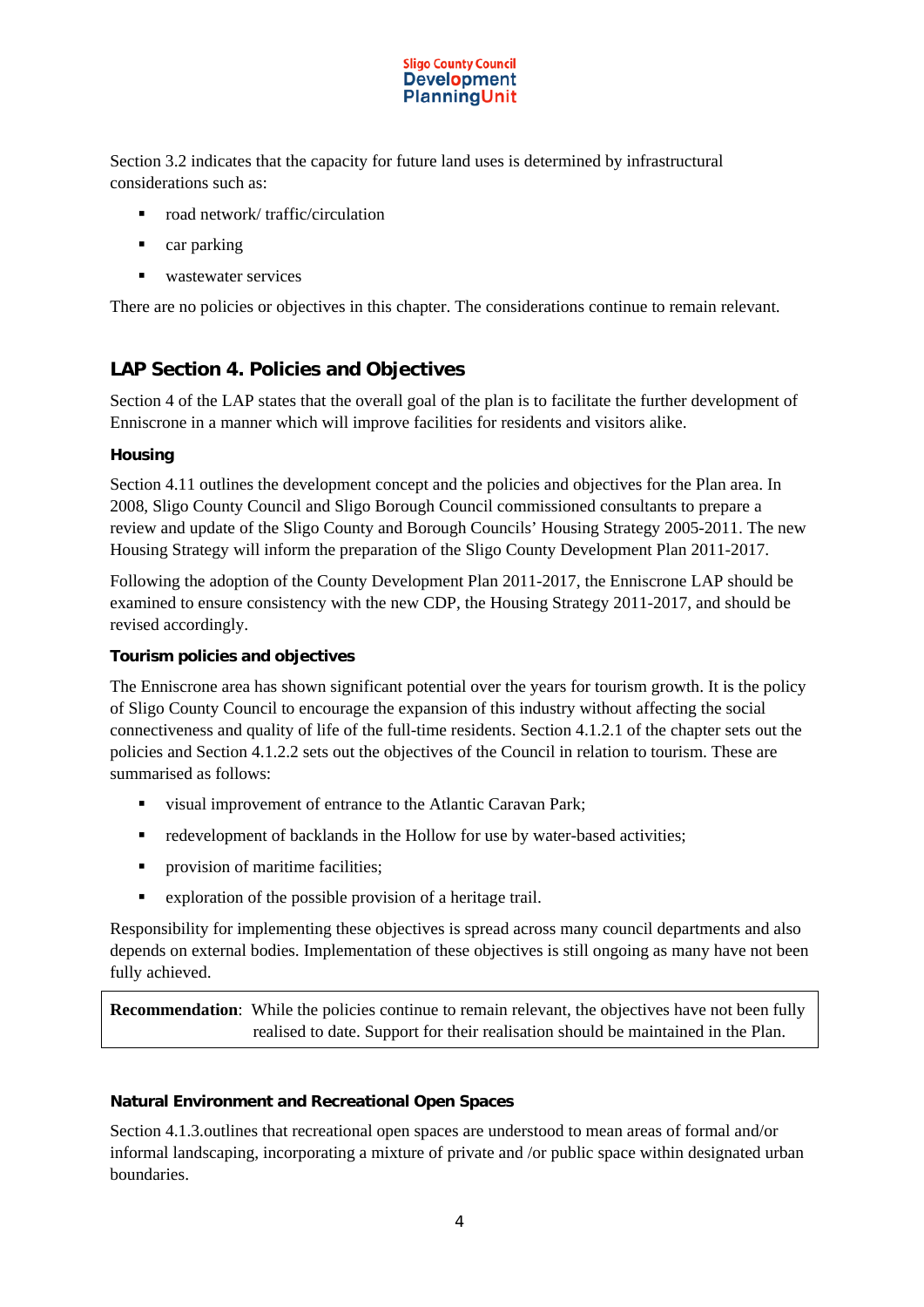Section 4.1.3.1 outlines objectives relating to the conservation of designated areas, management of development along the scenic route along the R297, scenic views within the LAP area, development near sensitive areas and public amenities.

Section 4.1.3.2.1 and 4.1.3.2.2 outline the policies and objectives to protect and establish open space networks to encourage movement and circulation incorporating key landscape features and identify the following areas:

- the beach and Hollow area
- the Promenade along Pier Street
- civic square at the pier
- archaeological Sites of interest
- a linear park incorporating a cliff walk from the pier to Cahirmore Promontory Fort
- castlefield park and archaeological sites
- Bellawaddy River corridor linear park.

While some parts of these areas have been developed and a strategy has been prepared for Castle Field Park, the overall objective of establishing these areas of quality networks has not been achieved.

**Recommendation**: These objectives continue to ensure the safeguarding of valuable features of this area. As these objectives have not been fully realised to date, it is recommended to retain them in the plan without any change.

## **Archaeological Features**

Section 4.1.4 includes objectives seeking the promotion, restoration, protection and maintenance of sites of archaeological value within Enniscrone.

**Recommendation:** These objectives continue to ensure the safeguarding of this area and shall remain unchanged.

#### **Architectural Heritage**

Section 4.1.5 includes policies and objectives on architectural heritage. Objective AH1 lists a number of structures proposed for inclusion in the Record of Protected Structure (RPS) 2005-2011. While not all of the structures were included, they may still be considered for inclusion in the next record of protected structures as part of the review of the CDP.

Objective AH2 in relation to changing the use of the disused church (Star of the Sea Roman Catholic Church) has also not been realised to date.

**Recommendation**: These objectives continue to ensure the safeguarding of these structures and shall remain unchanged.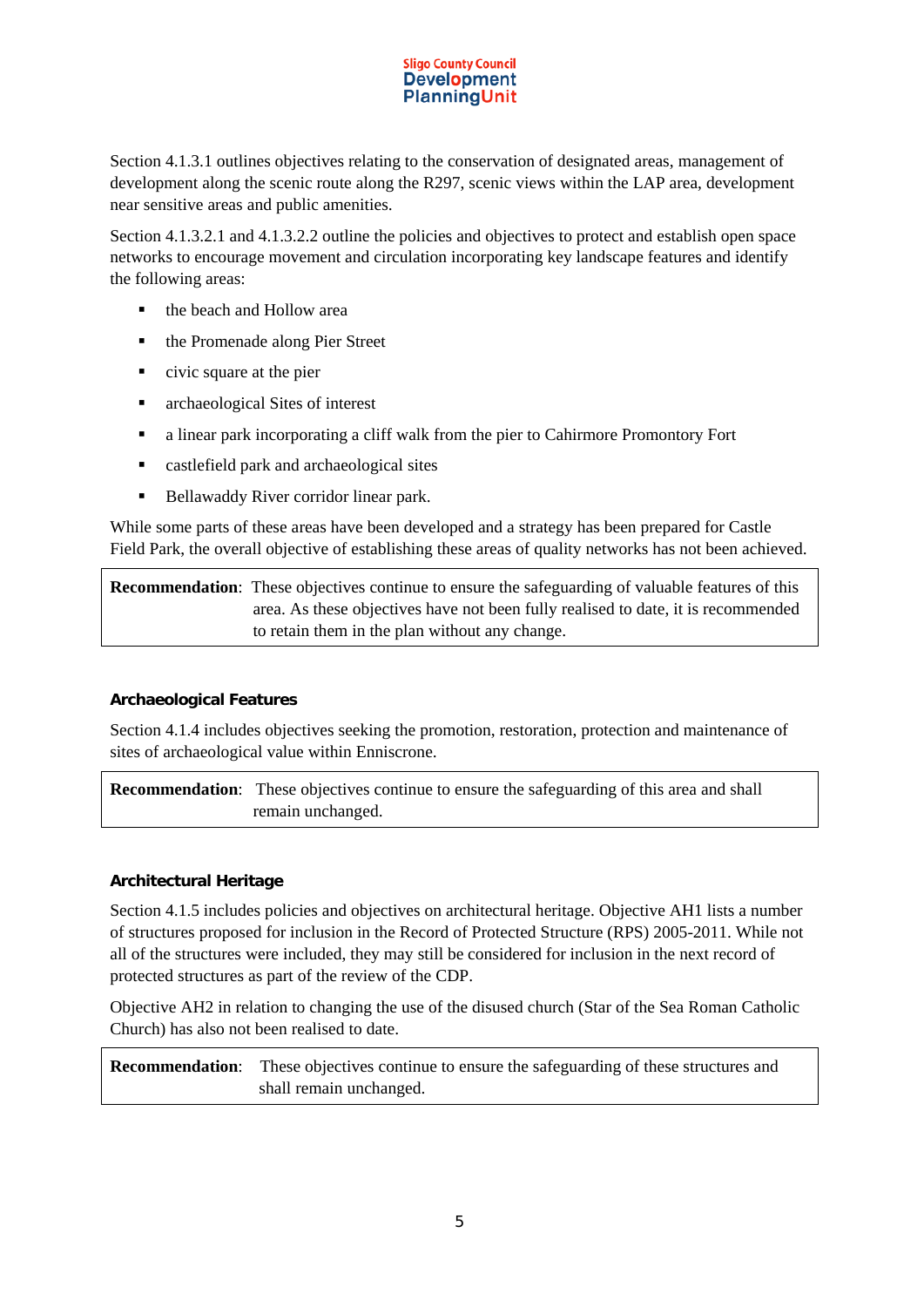

#### **Commercial Development**

The Plan outlines that the Main Street of the town accommodates the commercial core of Enniscrone. The tourism industry greatly supports these commercial services during the tourist season, while the needs of the local community must also be met out of season. Policies support and promote commercial development in the town and along the main street, which has the zoning objective "mixed infill development".

Some development has taken place along the Main Street. A number of permissions have been granted, but development has not commenced. The development and consolidation of the village centre as was envisaged by the LAP has not been realised to date.

| <b>Recommendation:</b> | As there is sufficient land zoned for <i>mixed infill development</i> and not yet |
|------------------------|-----------------------------------------------------------------------------------|
|                        | developed, it is premature to consider the zoning of additional lands at this     |
|                        | time or to alter the corresponding policies and objectives.                       |

#### **Industry**

The Council's policy, as outlined in Section 4.2.7 of the LAP, is to support the establishment of local businesses through the zoning of sufficient lands with good accessibility for industrial and office use. It is also an objective to screen industrial development so that it integrates into the landscape.

**Recommendation:** No change is recommended to these objectives.

#### **Infrastructure**

Section 4.1.8 of the LAP relates to infrastructure. It is acknowledged that to continue attracting tourists and people to live within the area, consideration must be given to traffic and pedestrian circulation around the town. Essential services such as electricity, water and wastewater need to be monitored in order to secure a sufficient quantity and quality of service.

Policies and objectives for infrastructure in the LAP are set out under the following headings:

- **Traffic/circulation**
- Pedestrian/cyclist facilities
- **Wastewater services**
- Water supply
- Waste management, recycling and re-use
- **Litter control**
- $\blacksquare$  Fire services
- Public utilities
- **Telecommunications**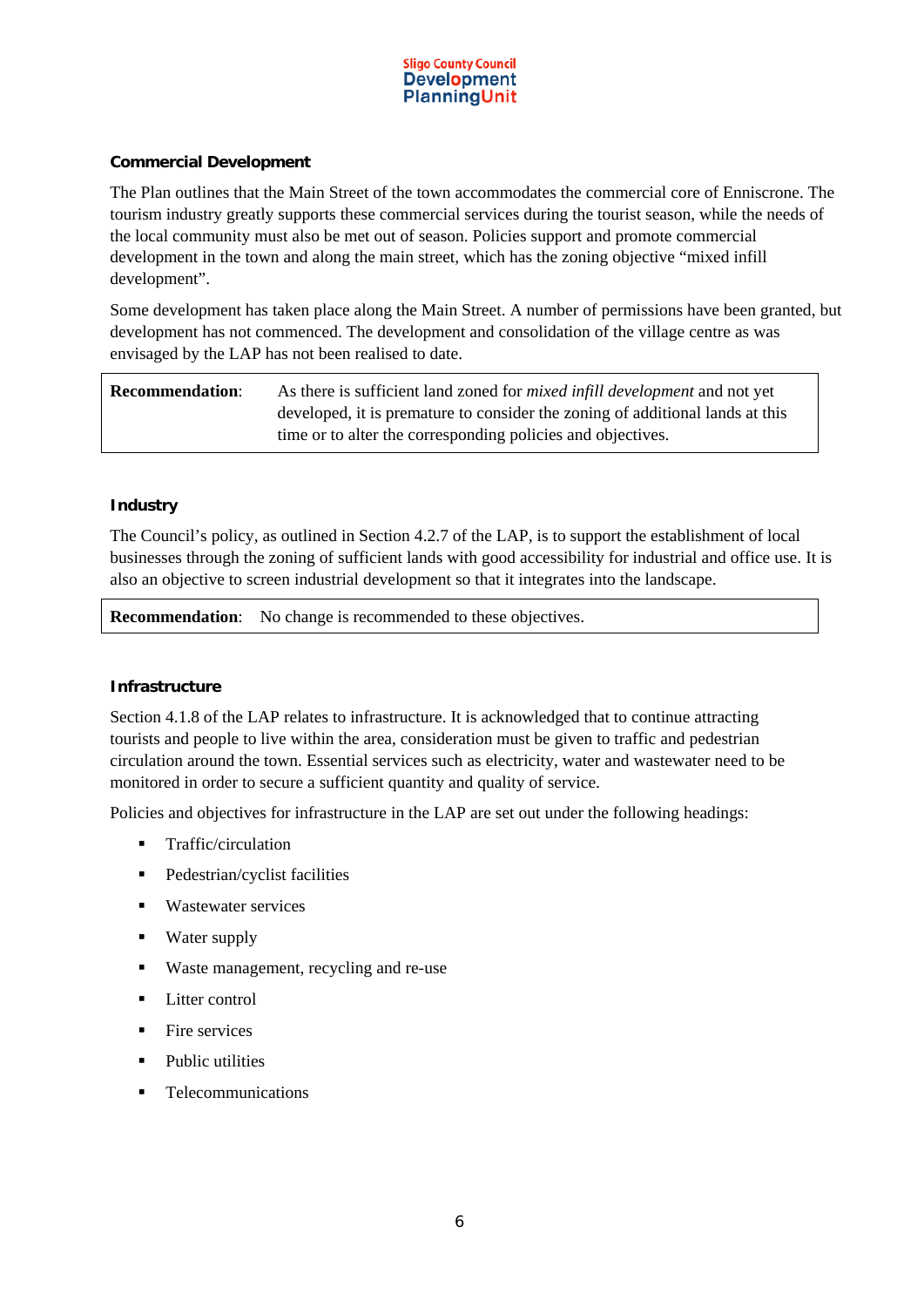While aiming for the improvement and management of services and infrastructure in the town and the environment, these policies and objectives also facilitate the protection and enhancement of the built and natural heritage and public amenities.

**Recommendation**: While some of these objectives have been achieved, such as the provision of some footpaths, they should continue to ensure the provision and maintenance of facilities in Enniscrone and should therefore remain unchanged.

#### **Key Development Projects**

Section 4.2 of the LAP identifies prominent areas within the town which require redevelopment in order to maximise their potential and usage. These are:

#### **Castle Field**

This is a much utilised area and the LAP has set out a number of objectives to safeguard the space and to allow development of the space for suitable uses.

#### **The Hollow**

A number of applications have been granted for further development. However, a large area of land is still available for further expansion. Some development has taken place on this space with the construction of the Oceans Sands Hotel. However, many of the objectives have yet to be realised and the vacant amusement arcade is still not used.

#### **The Pier**

A 1-km walk has been constructed, but the policy relating to this shall remain in place as it is still the intention of the Council to improve linkages in the area. The remaining objectives are still outstanding.

**Recommendation**: The policies and objectives continue to ensure the development of the Castle Field, The Hollow and The Pier areas and shall remain unchanged.

#### **Designing the town - An urban Design Framework**

Section 4.3 of Chapter 4 includes recommendations on urban design issues relating to:

- **•** building line
- $\blacksquare$  infill developments
- **•** building materials
- building condition
- quality entrance points to the town
- overhead wires
- **-** lighting
- **street furniture**
- public art
- **•** commercial signage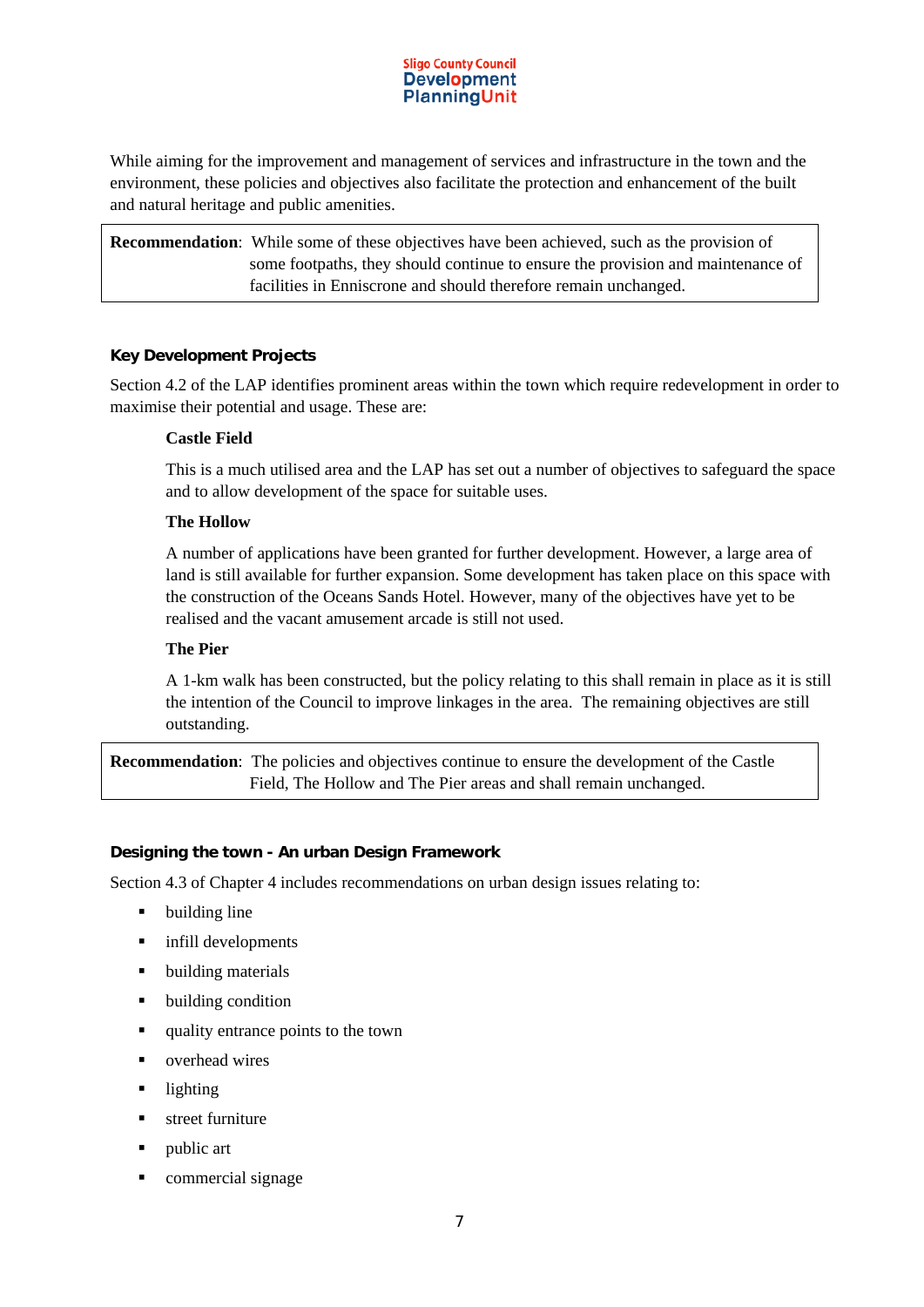Section 4.3.12 and Section 4.3.13 outline the policies and objectives that are specifically applied to sites throughout the Plan area. They include objectives on establishment of building lines, stonework on buildings, landscaping, development limits, improvement of beech entrance points, improve linkages to The Hollow, sign posts, provision of sign posts, and promotion of public art.

These objectives are continually considered for all applications throughout the plan area and should remain in the plan. It is considered that this type of design guidance is very helpful to applicants .

**Recommendation:** No change is recommended to these objectives.

#### **Development on zoned lands**

In total, 135 hectares were zoned in the LAP, of which circa 65 were already developed before the adoption of the Plan.

Only 13.25 ha of zoned residential lands have been developed for residential uses since 2004, with no other types of development to date, other than the new hotel.

Approximately 60 hectares remain undeveloped, although planning permissions have been granted for sites totalling 14.6 ha.

Therefore, it is not considered necessary to zone additional land or to review the zoning at this stage.

## **Conclusions and recommendations**

Given the level of development that has taken place within the Enniscrone Local Area Plan limit from 2004 to date, it is considered that the key development proposals have not yet been achieved in full.

Some of the objectives have been only partially realised, with much land yet to be developed. Many proposed developments on key sites, which would go some way in achieving the LAP's goals, have obtained planning permission but remain undeveloped. Also, there are many key sites for which no development proposals have been submitted.

Therefore it is considered that Enniscrone should continue to develop within the agreed framework of the LAP. The LAP should be re-examined after the County Development Plan review, to ensure consistency with the new CDP.

#### **It is hereby recommended that the Enniscrone Local Area Plan remain as adopted in 2004 and its life extended by a further three years to 2013.**

**Report prepared by Mairead O'Hara Executive Planner**  Development Planning Unit Sligo County Council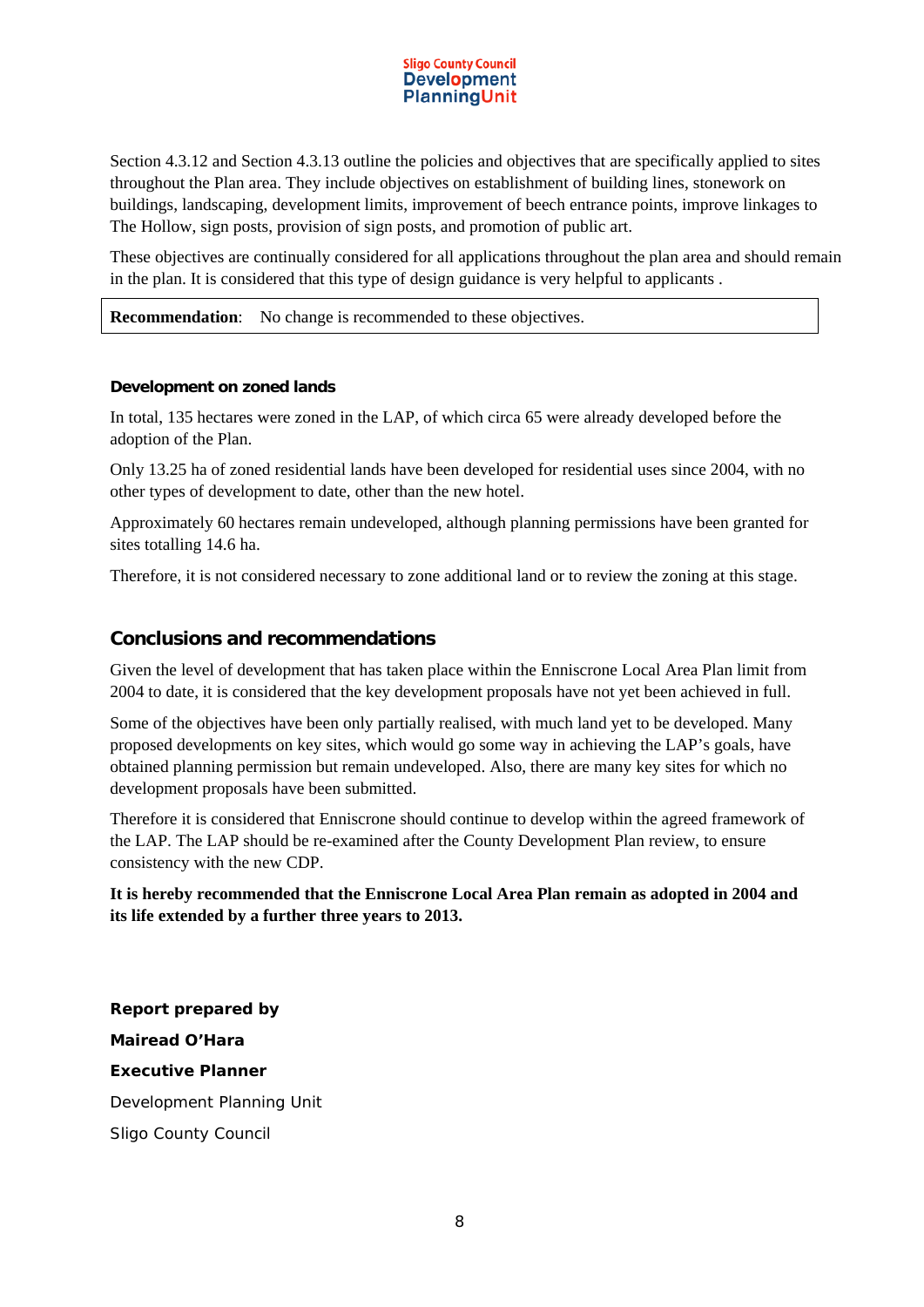

## **Appendix 1.**

## **Significant permissions granted within the Enniscone LAP between 2004-2009**

| File no. | Applicant<br>name                    | Development description and Location                                                                                                                                                                                                                                                                                                                                                                                                                                                                                                                                                                                                                                                                                                                                                                                                                                                                                                                                                                                                                                                                                                                                                                                                                                                                                                                                                                                                                                                                                                                                                                                                                                                                                                                                                                                                                                                                                                                                                                                                                                     | Comments                |
|----------|--------------------------------------|--------------------------------------------------------------------------------------------------------------------------------------------------------------------------------------------------------------------------------------------------------------------------------------------------------------------------------------------------------------------------------------------------------------------------------------------------------------------------------------------------------------------------------------------------------------------------------------------------------------------------------------------------------------------------------------------------------------------------------------------------------------------------------------------------------------------------------------------------------------------------------------------------------------------------------------------------------------------------------------------------------------------------------------------------------------------------------------------------------------------------------------------------------------------------------------------------------------------------------------------------------------------------------------------------------------------------------------------------------------------------------------------------------------------------------------------------------------------------------------------------------------------------------------------------------------------------------------------------------------------------------------------------------------------------------------------------------------------------------------------------------------------------------------------------------------------------------------------------------------------------------------------------------------------------------------------------------------------------------------------------------------------------------------------------------------------------|-------------------------|
| 04/364   | Castlepark<br>Community<br>Playgroup | Permission to retain existing partly constructed road, pavement and walls<br>accessing onto public road, to construct a single storey crèche with drop off point,<br>car parking, connection to existing services and associated site development<br>works                                                                                                                                                                                                                                                                                                                                                                                                                                                                                                                                                                                                                                                                                                                                                                                                                                                                                                                                                                                                                                                                                                                                                                                                                                                                                                                                                                                                                                                                                                                                                                                                                                                                                                                                                                                                               | Development<br>Complete |
| 03/377   | Clydebay<br><b>Holdings Ltd</b>      | The construction of a new hotel development comprising a 60 bedroom hotel<br>building and 50 holiday houses in 5 unit types; the proposed 2 and 3 storey hotel<br>building will incorporate a lounge bar, restaurant, conference/function room,<br>leisure centre and swimming pool; the 50 proposed holiday house units incorporate<br>5 typologies - 19 type A - single storey 3-bedroom, 5 type B - single storey 3-<br>bedroom, 5 type C - 2 storey 3-bedroom, 16 type D - 2 storey 3-bedroom, 5 type E<br>- 2 storey 3-bedroom; the hotel development is to include the provision of 132 car<br>parking spaces with 2 curtilage car parking spaces provided per holiday house; the<br>application is a revision to an approved permission register reference PL 97/376                                                                                                                                                                                                                                                                                                                                                                                                                                                                                                                                                                                                                                                                                                                                                                                                                                                                                                                                                                                                                                                                                                                                                                                                                                                                                              | Development<br>complete |
| 04/531   | Moymart<br>Development Ltd           | Permission for construction of 13no. Single storey dwellings comprising of the<br>following: 2no. Type A dwellings; 1no. Type B dwellings; 5no. Type C dwellings;<br>2no. Type D dwellings; 2no. Type E dwellings; demolition of existing single storey<br>dwelling and agricultural shed and for the construction of 1 no. Type F dwelling<br>and domestic shed (floor area 40msq). The provision of 2no. car look out bays a<br>new public access road onto existing public road together with all associated site<br>works                                                                                                                                                                                                                                                                                                                                                                                                                                                                                                                                                                                                                                                                                                                                                                                                                                                                                                                                                                                                                                                                                                                                                                                                                                                                                                                                                                                                                                                                                                                                            | Development<br>Complete |
| 04/615   | Kilcullen Edward                     | Permission for construction of holiday homes, together with all associated site<br>works and to connect into existing services. Further information/revised plans has<br>been submitted in accordance with Article 35 of the Planning & Development<br>Regulations 2001 in relation to this application. (current planning application<br>reference number PI 04/615) The revisions include the following: the total number<br>of houses has been increased from 38 to 39, the proposed storm water system has<br>been re-routed and the proposed site layout has been revised.                                                                                                                                                                                                                                                                                                                                                                                                                                                                                                                                                                                                                                                                                                                                                                                                                                                                                                                                                                                                                                                                                                                                                                                                                                                                                                                                                                                                                                                                                          | Development<br>Complete |
| 04/1351  | Kilcullen Edward                     | Permission for construction of 38 holiday homes together with all associated site<br>works and to connect into existing services                                                                                                                                                                                                                                                                                                                                                                                                                                                                                                                                                                                                                                                                                                                                                                                                                                                                                                                                                                                                                                                                                                                                                                                                                                                                                                                                                                                                                                                                                                                                                                                                                                                                                                                                                                                                                                                                                                                                         | Under<br>construction   |
| 04/1501  | Canal Court<br>Developments<br>Ltd.  | Permission for development will consist of the following: Demolition of existing<br>bedrooms and apartment to the rear, along with the previously extended bar under<br>the flat roof to the west and the existing conference room And restaurant to the<br>east of the main hotel structure along with Front Porch along the main St. (Lower<br>road "The Hollows") (Block A.)Construction comprising of a three storey building<br>of two retail outlets, three number two bedroom holiday apartments, Internal<br>enclosed car parking and bin storage area to the Level 0. And ten number three<br>bedroom holiday apartments to the Level 1&2. Block B " North East Side of Site"<br>Construction comprising of a three storey building of Six number two bedroom<br>holiday apartments to level 1&2 along with an open landscaped garden area to<br>level 1 which encloses the car park underneath on level 0. Block C "Main Hotel<br>Block Facing the main Street". Construction of a new 4-storey building, extension<br>and renovation of existing hotel 2 stories over a basement. Construction of a four<br>storey building comprising of, Car park on level 0, Three number two bedroom<br>holiday apartments, Swimming pool, Changing Rooms, Toilets, Gymnasium, Three<br>number storage rooms, renovation and extension of kitchen and stairwell area to<br>level 1. Level 2 (Main St, Level.) Renovation of existing bar, stairwells and<br>construction of new restaurant, lift shaft, stairwells, Four Number One Bedroom<br>holiday apartments & Two Number. Two Bedroom Apartments. Level<br>3. Construction of Seven number hotel bedrooms, Four Number One Bedroom<br>Holiday apartments, three number two bedroom apartments and renovation of<br>three existing hotel bedrooms. Installation of foul water holding tanks and<br>pumping station, Rising foul main and connection to the public sewer along the<br>main street. Installation of storm water preparatory stormcell system Along with<br>any other ancillary works at the above site | Development<br>Complete |
| 05/188   | Maughan Pat                          | The erection of 8 no. storey and a half dwellinghouses, consisting of 4 no.<br>detached type A house at 154.94sq.m (including attached garage), 2 no. semi-<br>detached type B house at 119.82sq.m., 2 no. semi-detached type C house at<br>96.38sq.m. and connection to public utilities together with all associated site works                                                                                                                                                                                                                                                                                                                                                                                                                                                                                                                                                                                                                                                                                                                                                                                                                                                                                                                                                                                                                                                                                                                                                                                                                                                                                                                                                                                                                                                                                                                                                                                                                                                                                                                                        | Under<br>construction   |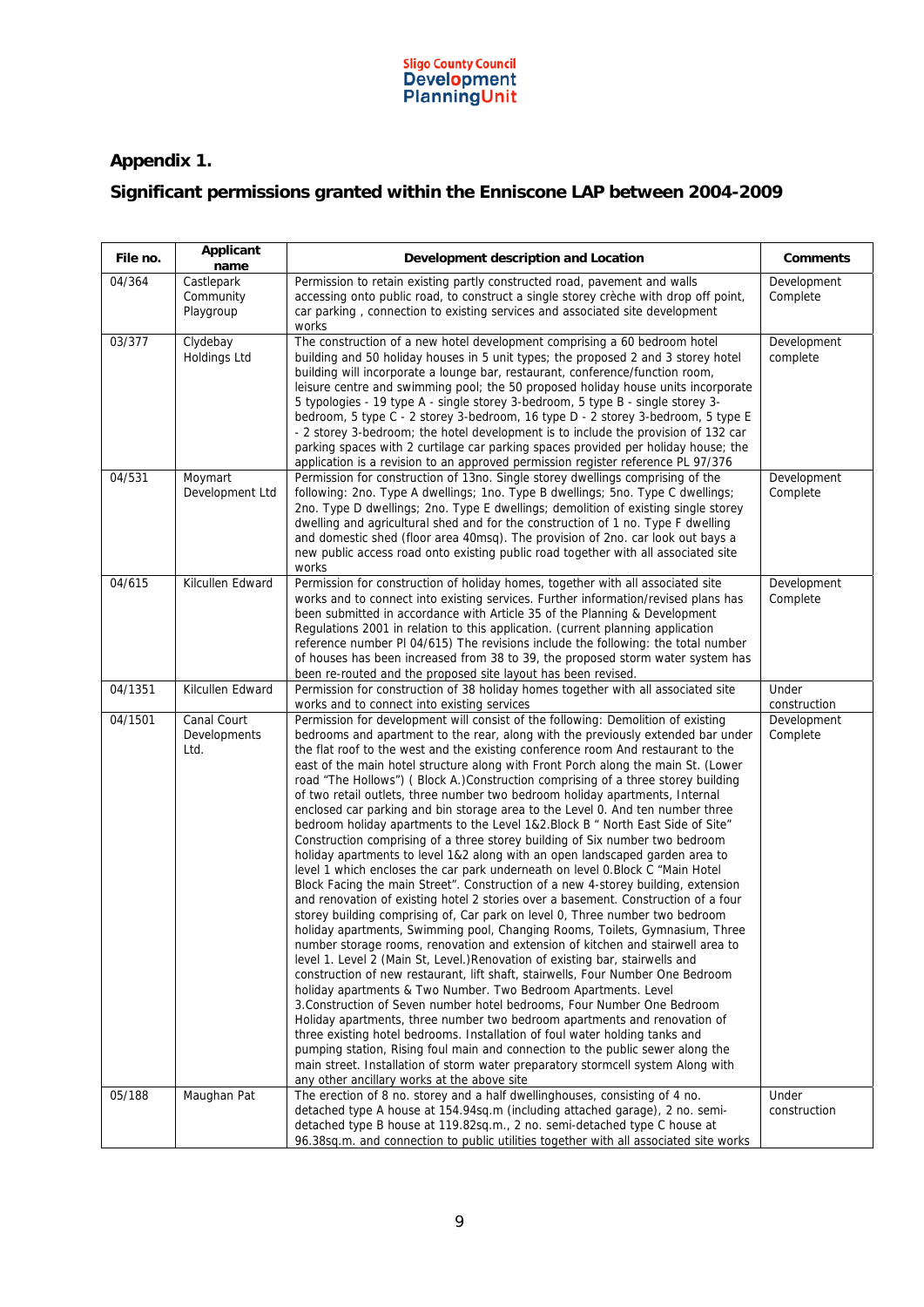| File no. | Applicant<br>name                | Development description and Location                                                                                                                                                                                                                                                                                                                                                                                                                                                                                                                                                                                                                                                                                                                                                                                                                                                                                                                                                                                                                                                                                                                                                                                                                                                                                                                                                                                                                                                                                                                                                                                                                                                                                                                                                                                                                                                                                                                                                                                                       | <b>Comments</b>                         |
|----------|----------------------------------|--------------------------------------------------------------------------------------------------------------------------------------------------------------------------------------------------------------------------------------------------------------------------------------------------------------------------------------------------------------------------------------------------------------------------------------------------------------------------------------------------------------------------------------------------------------------------------------------------------------------------------------------------------------------------------------------------------------------------------------------------------------------------------------------------------------------------------------------------------------------------------------------------------------------------------------------------------------------------------------------------------------------------------------------------------------------------------------------------------------------------------------------------------------------------------------------------------------------------------------------------------------------------------------------------------------------------------------------------------------------------------------------------------------------------------------------------------------------------------------------------------------------------------------------------------------------------------------------------------------------------------------------------------------------------------------------------------------------------------------------------------------------------------------------------------------------------------------------------------------------------------------------------------------------------------------------------------------------------------------------------------------------------------------------|-----------------------------------------|
| 05/309   | <b>Tuffy Seamus</b>              | The construction of phase 2 of the building granted planning permission under<br>PL03/1055 consisting of 3 No. Retail units (retail unit No. 01, 55.99sq.m retail unit<br>No2, 72.64sq.m. and retail unit No.3, 73.33sq.m.) stairwells and ESB room to<br>ground floor level, (2 No. two bedroom apartments and 1 No. one bedroom<br>apartment), construction of car parking area to the rear, connect to services and<br>carry out ancillary site works                                                                                                                                                                                                                                                                                                                                                                                                                                                                                                                                                                                                                                                                                                                                                                                                                                                                                                                                                                                                                                                                                                                                                                                                                                                                                                                                                                                                                                                                                                                                                                                   | Development<br>Complete                 |
| 05/814   | Sonas Property<br>Holdings Ltd.  | The construction of 10 single storey housing units to be run in conjunction with<br>existing Ard na Greine nursing home. Units to comprise 5 no. 2 bed and 5 no. 1<br>bed units in 2 separate blocks, parking, with a communal social centre and<br>associated works                                                                                                                                                                                                                                                                                                                                                                                                                                                                                                                                                                                                                                                                                                                                                                                                                                                                                                                                                                                                                                                                                                                                                                                                                                                                                                                                                                                                                                                                                                                                                                                                                                                                                                                                                                       | Development<br>Complete                 |
| 05/1119  | Sonas Property<br>Holdings Ltd., | The construction of 16, single storey housing units to be run in conjunction with<br>existing Ard-Na-Greine nursing home. Units to comprise 16 - 2 bed units in 2<br>separate blocks, parking with a communal social centre and associated works                                                                                                                                                                                                                                                                                                                                                                                                                                                                                                                                                                                                                                                                                                                                                                                                                                                                                                                                                                                                                                                                                                                                                                                                                                                                                                                                                                                                                                                                                                                                                                                                                                                                                                                                                                                           | Development<br>Complete<br><b>CHECK</b> |
| 06/57    | Hannan Family<br>The             | A residential development on a site of 9.51 hectares (23.5 acres). The<br>development consists of 211 no. residential units (comprising a total floor area of<br>21,969 sq.m. 3 no. retail units (2 of 110 sq.m. and 1 of 147 sq.m.) and a creche<br>facility (486 sq.m.) with a total gross floor space of 22,822 sq.m. The residential<br>element consists of 74 no. 3 bed semi-detached units, 5 no. 4 bed detached units,<br>66 no.3 bed terrace units, 64 no. 2 bed apartments and 2 no.1 bed apartments.<br>The proposed development is intended to be accessed from a new road through<br>Castle Fields from the R297 adjacent to the fire station with internal vehicular and<br>pedestrian circulation routes. The proposed development incorporates car-parking<br>provision for a total of 424 no. cars, public open spaces, the retention and<br>refurbishment of existing farm buildings bounding a hard landscaped civic space,<br>landscaping and associated ancillary site works. Significant further information in<br>relation to current planning application PD 06/57 has been submitted incorporating<br>a reduction in the number of residential units on site from 211 no. units to 207 no.<br>units, elevation changes to apartment blocks, water supply modelling revised foul<br>sewerage details, revised surface water disposal details, revised levels on site, a<br>construction traffic impact assessment, details relating to car parking provision,<br>alteration to the site layout to increase distances from a number of units to the site<br>boundary, the temporary closure of 2 no proposed access points to vehicular traffic<br>unit such time as the CR122 is upgraded, the inclusion of traffic calming measures,<br>increased detail relating to road safety regarding pedestrian access, public lighting<br>and a new right turn lane from the R297, details related to the proposed pond to<br>the north west of the site, a new site survey and a survey of existing trees and<br>hedgerows | Development not<br>commenced            |
| 06/583   | Flynn Eamon                      | Permission for (1) demolition of existing former B&B, (2) construction of 2 No.<br>buildings. (a) Building No. 1 (total floor area 358.08sq.m) consisting of 2 No. retail<br>units (floor area 81.05 per unit) at ground floor & 2 No. two bedroom apartments<br>at first floor & (b) building No. 2 (total floor area 211.46sq.m) consisting of 2 No.<br>two bedroom apartments. (3) Connection to services and to carry out ancillary site<br>works. Significant further information has been submitted to the Planning Authority<br>under planning ref. No. PL 06/583. The development has been revised to provide<br>one building of total floor area 535.91sq.m. consisting of 2 No. retail units (floor<br>area per retail unit 81.04sq.m.) and 4 No. apartments (the development has been<br>revised from proposing 2 No. buildings to proposed 1 No. building, the car parking<br>layout and access road have been also revised)                                                                                                                                                                                                                                                                                                                                                                                                                                                                                                                                                                                                                                                                                                                                                                                                                                                                                                                                                                                                                                                                                                   | Development not<br>commenced            |
| 07/125   | Hannon Stephen                   | Permission for (1) demolition of existing former doctor's surgery with first floor<br>living accommodation (2)construction of a building (total floor area<br>591.77sqm)consisting of 2 no. retail units (retail unit 1 floor area 89.8sqm and retail<br>unit 2 floor area 89.8sqm) and 4 no. apartments(3) connection to services and to<br>carry out ancillary site works                                                                                                                                                                                                                                                                                                                                                                                                                                                                                                                                                                                                                                                                                                                                                                                                                                                                                                                                                                                                                                                                                                                                                                                                                                                                                                                                                                                                                                                                                                                                                                                                                                                                | Development not<br>commenced            |
| 07/152   | Tuffy Seamus                     | Permission for (1) relocation of proposed car parking area as granted planning<br>permission under PL05/309 (2)construction of 7 no. apartments (3)construction of<br>59 dwelling houses(consisting of 5 no. detached houses, 50 no. semi-detached<br>houses and 1 terrace block of 4 no. houses (4) connection to services and<br>(5) carrying out of ancillary site works                                                                                                                                                                                                                                                                                                                                                                                                                                                                                                                                                                                                                                                                                                                                                                                                                                                                                                                                                                                                                                                                                                                                                                                                                                                                                                                                                                                                                                                                                                                                                                                                                                                                | Development not<br>commenced            |
| 07/569   | McKeon P                         | Permission for construction of a two-storey plus attic level development in four<br>detached blocks consisting of four 12 no. two bedroom apartments, 16. no. four<br>bedroom duplex apartments, 4 no. retail/service/marine units, 45 no. car parking<br>spaces with new site entrance to south, refuse store and associated site<br>development and landscaping works and demolition of the existing boathouse                                                                                                                                                                                                                                                                                                                                                                                                                                                                                                                                                                                                                                                                                                                                                                                                                                                                                                                                                                                                                                                                                                                                                                                                                                                                                                                                                                                                                                                                                                                                                                                                                           | Development not<br>commenced            |
| 07/751   | Reape John                       | Permission for the construction of 2 no. buildings (floor area per building<br>799.4sq.m.) with each building consisting of 7 no. apartments (14 no. apartments<br>in total), to connect to services and to carry out ancillary site works                                                                                                                                                                                                                                                                                                                                                                                                                                                                                                                                                                                                                                                                                                                                                                                                                                                                                                                                                                                                                                                                                                                                                                                                                                                                                                                                                                                                                                                                                                                                                                                                                                                                                                                                                                                                 | Development not<br>commenced            |